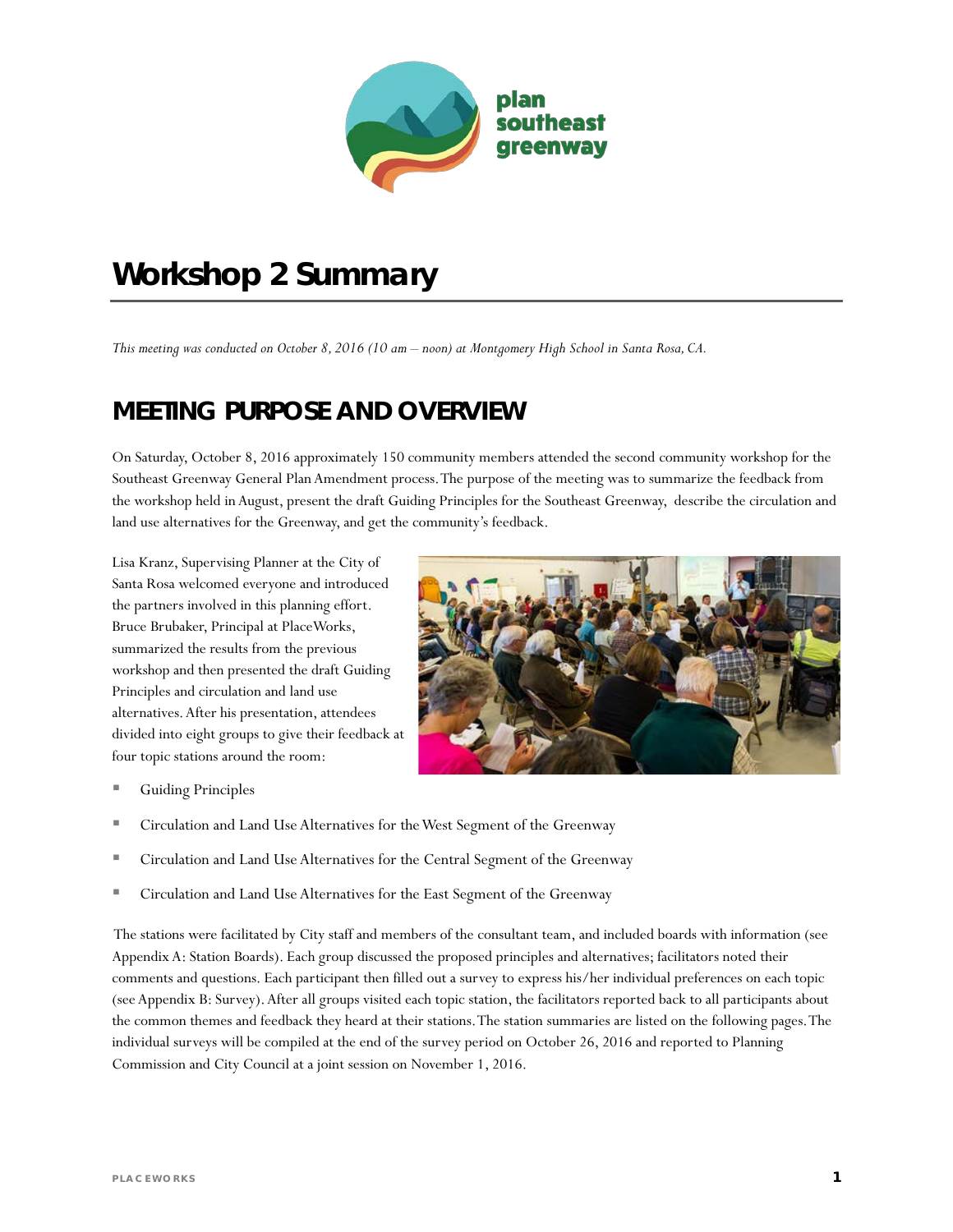# **SUMMARY OF FEEDBACK AT TOPIC STATIONS**

When participants signed in at the workshop, they received a nametag with a group number (1-8). After the presentation, participants provided their feedback on the four topics. To keep the groups small, there were two stations per topic for a total of 8 stations. The commonalities of the feedback at the stations are summarized below. Individual's comments are included in the surveys which will be tabulated at the end of the survey period as noted above.

### **FEEDBACK ON DRAFT GUIDING PRINCIPLES (STATIONS 1 & 2)**

- Prioritize the Greenway's inclusivity. It should provide access and connections for all: bikes, pedestrians, vehicular parking, adjacent neighborhoods, and wildlife.
- **Preference to acknowledge the Greenway's role in City's response to climate change. Prioritize preservation of** open space with native plantings to reduce maintenance and operating costs.
- Preference to break Guiding Principle #3 into separate principles.
- Some preference to reconsider commercial and housing development in the Greenway and the Greenway's economic and social role, as noted in Guiding Principle #3:
	- Consider the economic trade-offs.
	- Keep value low to keep purchase price low.
	- Clarify economic vitality and whether it can be achieved with minimal commercial development (e.g., bike rentals, cafes, etc.).
- Prioritize Greenway's holistic development and integration with neighborhoods.
- Prioritize quality of life and promote the health and vitality of the community.
- Prioritize aesthetics, including public art, landscaping, and historic and cultural aspects.
- Prioritize educational experience, including wildlife/nature, interactive, and interdisciplinary uses.



### **FEEDBACK ON WEST SEGMENT ALTERNATIVES (STATIONS 3 & 4)**

#### **LAND USE**

 Significant preference for "less is more" with little or no development anywhere in the Greenway. Some countered that sentiment, favoring a limited amount of development for workforce housing.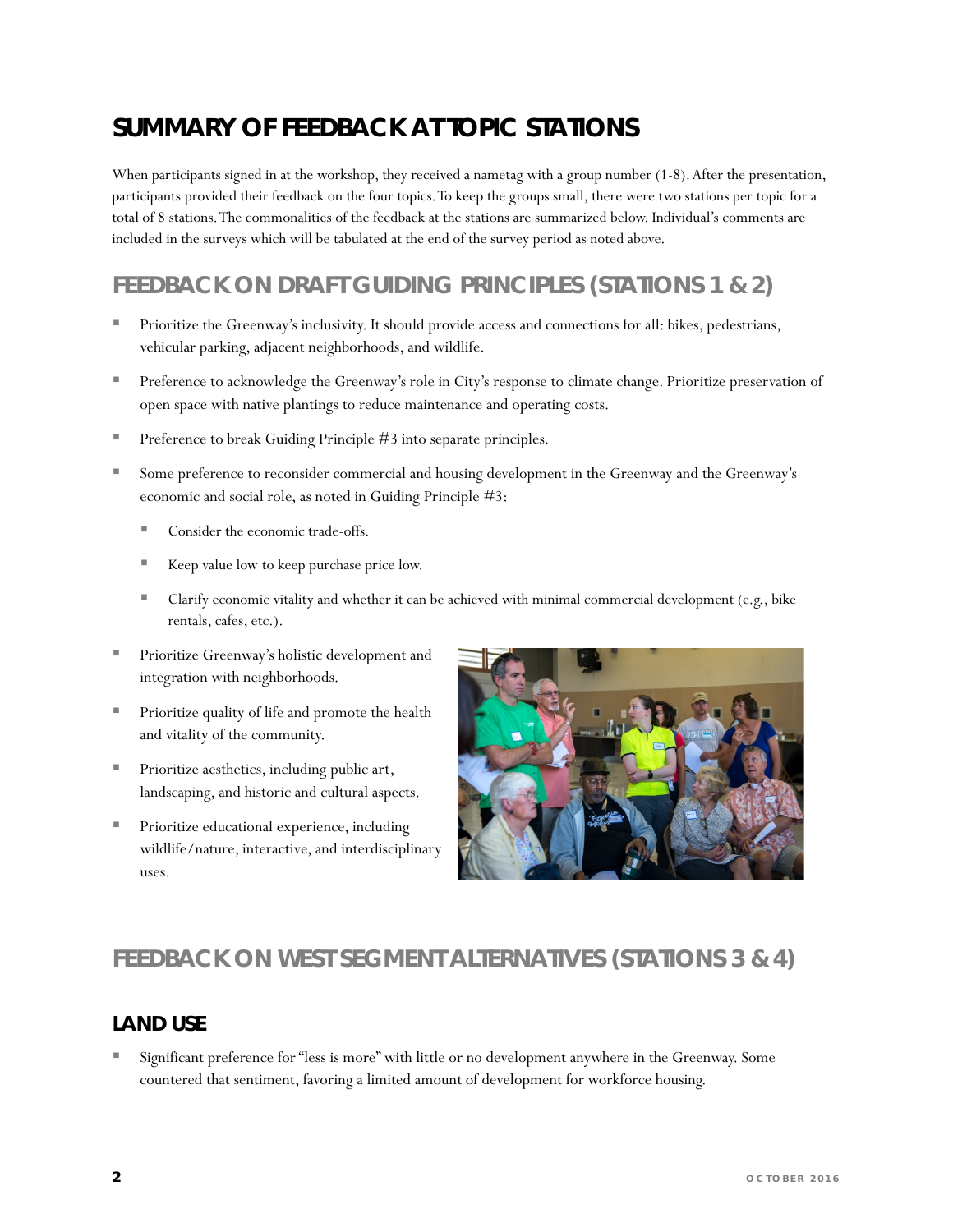- Significant preference to see "eyes on the Greenway" to create a more secure environment. Many people pointed out that the best way to accomplish that would be through allowing some housing development along the Greenway.
- Consensus that the triangular area bounded by Farmers Lane, Hoen Frontage Road, and the Highway 12 onramp was not considered part of the Greenway; many felt it could be intensely developed without impacting other Greenway values.



- Mixed opinion about lodging: some were averse to lodging; others saw it as a means of generating tax revenue, or serving as a base for ecotourism by providing access to natural systems, trails, and Spring Lake Regional Park.
- Significant preference for a community pool in the area adjacent to Montgomery High school.
- Significant preference that trailhead amenities should include water and restrooms at a minimum.

#### **CIRCULATION**

- Preference to keep Highway 12 onramp as is; concern that changing the alignment of the existing onramp would be expensive and tricky. Lack of consensus on roundabout; some are concerned about grade changes in this area and how the roundabout would function; others more familiar with roundabouts think it could work well here.
- **Significant preference to locate multi-use path in the middle of the Greenway property, rather than along the** northern or southern boundary adjacent to existing homes and fences.
- Preference to protect wildlife corridors and prioritize continuity and connectivity through the Greenway.
- Some preference for a bridge over Hoen Avenue.

### **FEEDBACK ON CENTRAL SEGMENT ALTERNATIVES (STATIONS 5 & 6)**

#### **LAND USE**

- Significant preference for Alternative 1. Some want housing added that faces greenway like in Alternative 2; some oppose any housing. Some want retail included at the ground level of 2-3 story housing. Some want housing moved to the south side of the Greenway.
- Mixed opinions about uses near Yulupa Avenue:
	- Remove active recreation due to parking and traffic issues east of Yulupa Avenue.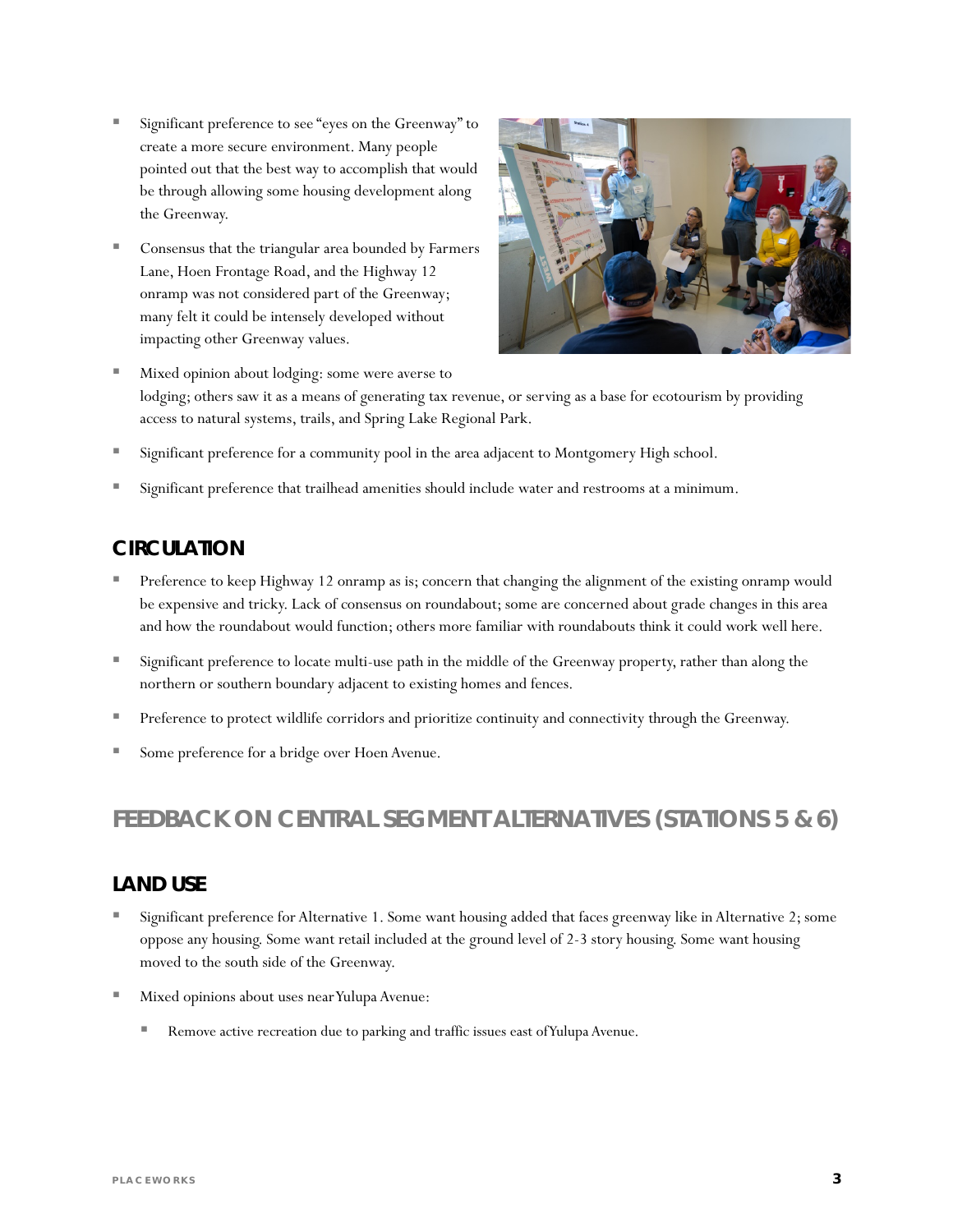- Include small café west of Yulupa Avenue and restore wetland east of Yulupa Avenue in Alternative 1.
- Make community garden areas bigger. Remove 2-3-story housing to expand community garden east of Yulupa Avenue.
- Add café (or kiosk) to Alternative 1 west of Yulupa Avenue.
- Preference for plazas to include amenities.
- Preference to include clusters of trees for nesting and wildlife habitat.
- **Preference for public art throughout.**



### **CIRCULATION**

- Preference to keep Greenway unfenced to allow for wildlife connections; some doubt that this area is wide enough to be a wildlife corridor.
- Significant preference to locate multi-use path in the middle of the Greenway property, so it is less impactful on adjacent neighbors. Preference for separated paths for pedestrians and bicyclists.
- Concern about crossing Yulupa Avenue. Need to slow vehicle traffic. Consider narrowing it, creating a refuge island, making street crossings noticeable, or building an underpass or bridge.

### **FEEDBACK ON EAST SEGMENT ALTERNATIVES (STATIONS 7 & 8)**

#### **LAND USE**

- Significant preference for orchard restoration and preservation of natural features (including wetlands) and wildlife habitat.
- Preference for visitor/education center to be removed from alternative 2; many consider it be an inappropriate use here.
- **Preference for a café or deli.**
- Mixed opinion about housing: some think it will improve safety by increasing eyes on the Greenway and some do not think it is appropriate here.
- **Preference for trailheads in this area to be small and unpaved and include mileage markers, wayfinding and** educational signage, and public art.